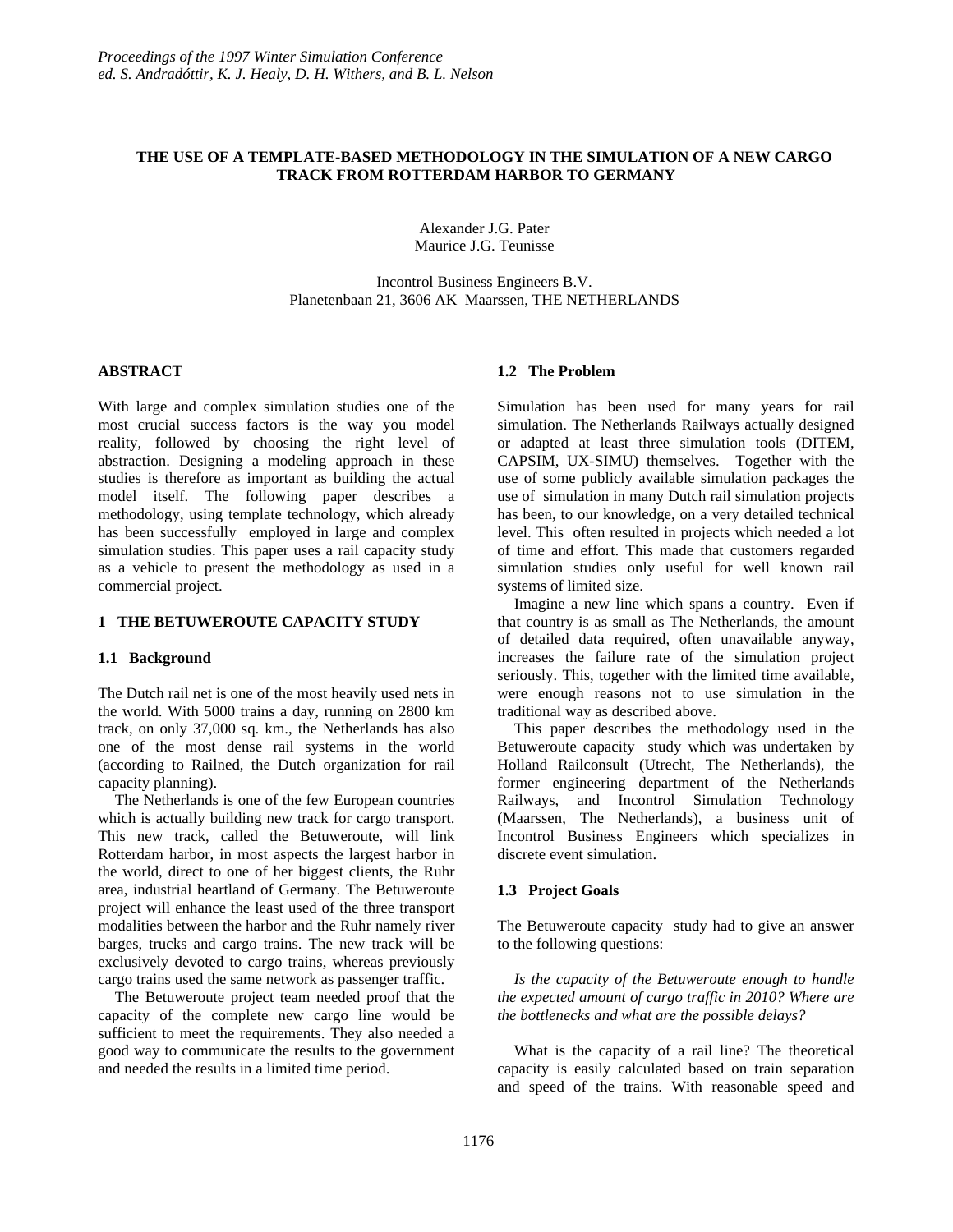common train behavior it should be possible to put more than 50 trains per hour over one line. If resources are almost unlimited and control almost perfect we can push the real capacity close to the theoretical limit. An example of that is the use of the Berlin air strips during the air supply bridge to Berlin at one time during the cold war. With very good planning it was possible to use the airstrips close to 100% and let aircraft land and takeoff within minutes from each other without problems.

What are the specific problems in this situation?

- ü Trains have different starting locations and different destinations, sometimes blocking the line when coming in or going out.
- ü Even if a perfect timetable is possible, variations will disturb entry times on the line which hinder other trains
- ü Trains are different from each other and have other characteristics influencing the travel time, sometimes blocking other trains.

The real capacity of a rail line is therefore not easily calculated using mathematics. This was the main reason why discrete event simulation was used to analyze the capacity.

The project should also leave behind a tool with which the Betuweroute management team could experiment with different cargo traffic characteristics and different infrastructure layouts.

Constraints in this project were:

- There was limited amount of time available for the project.
- ü Very limited detailed information was available about the specifications of the new rail line.
- The model should be suitable for use in various types of presentations.
- Model and underlying tool should be re-usable for various analyses by the client.
- The subject of study was very large and could possibly result in a model where verification/ validation and maintenance is very hard to handle.

## **2 THE METHODOLOGY USED**

The description of the methodology used in Betuweroute study is structured by looking at the ways of thinking, managing, working, modeling and supporting behind the approach which was taken. This structurisation is a framework in which methodologies can be compared and evaluated (Eijck, 1996):



Figure 1: An Analytical Framework for Design Methodologies

- The way of thinking: the basic paradigm/ philosophy which was used.
- The working method: the steps and deliverables in the project.
- ü The modeling approach: the concepts used to abstract reality in models with a certain structure and specific constraints.
- The way of supporting: the various tools used.
- ü The management approach: the methods and techniques used in managing/controlling the project**.**

### **2.1 The Way Of Thinking**

The constraints of the project mentioned above resulted in the following conclusions after an initial study:

ü a project result would be best found with minimal modeling effort

The level of abstraction which is chosen in a simulation study is directly related to the time and effort needed in the creation of the model. The Betuweroute was still on the planning board, so a lot of information needed for a high degree of detail was not available. Choosing the highest level of abstraction and thus the least modeling effort, was needed to negate the lack of detailed information.

maximum certainty in the assumptions is needed to make results useful

When detailed information is missing, assumptions have to be made. Conclusions from a simulation study are only valid when the assumptions are valid. Therefore when making assumptions extra care should be taken to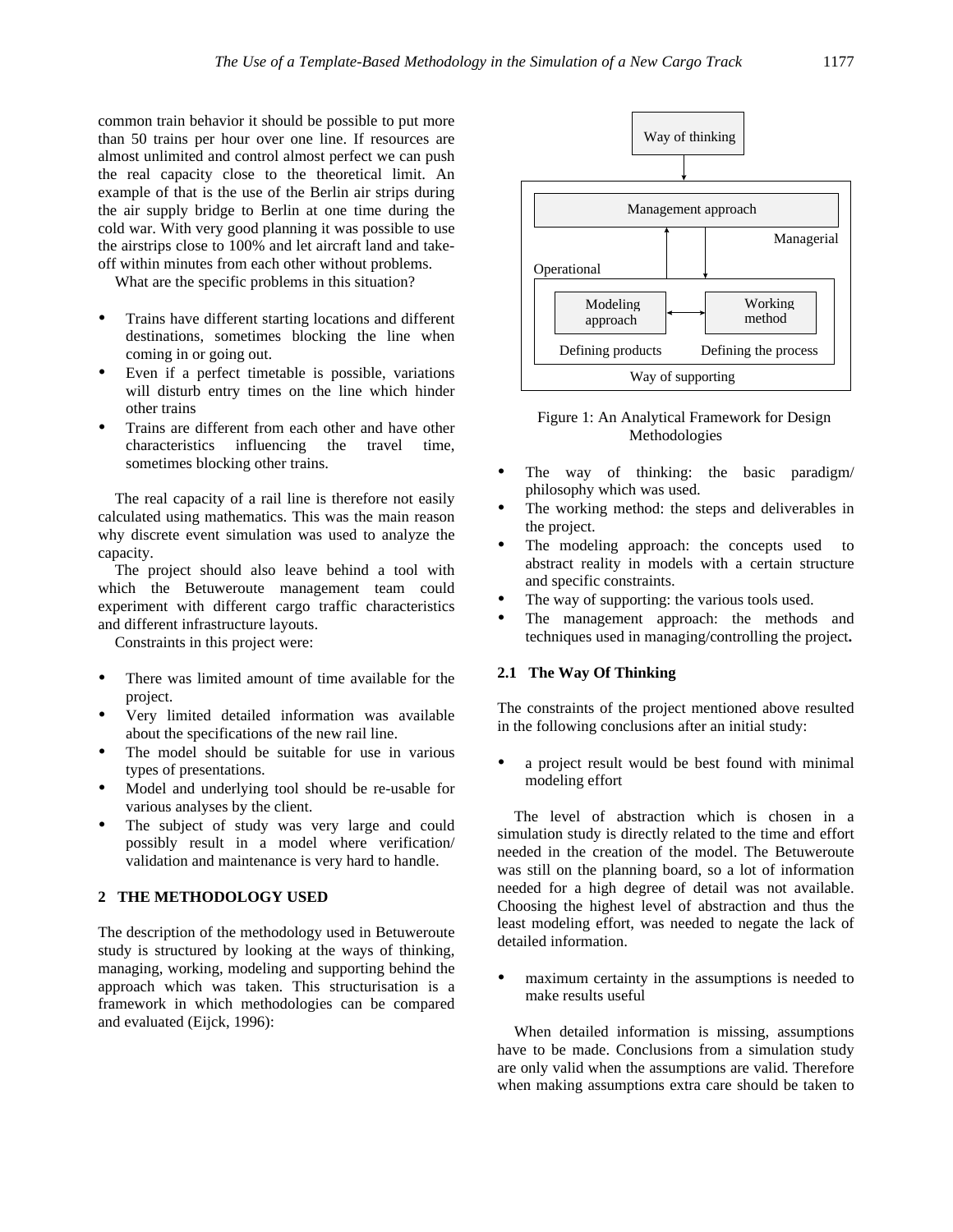select worst-case values. If these lead to a satisfying outcome, this outcome will be feasible in reality and can therefore form the basis on which the client will make his decisions.

In the Betuweroute project worst-case assumptions were for example the arrival of trains on the track and train characteristics. The arrival pattern was based on expected peak traffic only and the characteristics of the least performing trains were used as a standard for all trains. If the capacity of the Betuweroute would be sufficient under these circumstances, it would certainly be in reality.

### **2.2 The Working Method**

When working on a high level of abstraction, but with maximum certainty, the working method is as follows:

Use a top-down modeling approach when designing the Betuweroute model. Keep the model on the highest level of abstraction and when using a worst-case approach it is still possible for the rail line to handle the cargo traffic, the result is positive.

When the result is questionable and it is not sure whether there is enough capacity, zoom in on the problem spot, and add more detail or use other means to analyze that sub-system. With this working method, problem areas within the rail line are identified as individual sub-projects for which a more detailed and less worst-case approach can be defined. Zooming in on these sub-projects will stop when either results are now positive or the maximum level of detail is reached. Results of these sub-projects can be incorporated back in the higher-level model.

In case of the Betuweroute, this working method gave the client some fast results, even on the high level of abstraction used. First results indicated with only minimum effort and time which of the problem areas needed further investigation. For example more detailed simulation projects were initiated for some of the freight yards. No more time was wasted in investigating nonproblem areas.

### **2.3 The Modeling Approach**

The modeling approach can be seen as designing a specific way of modeling for a certain application area. Every individual modeling approach has than its own terminology to describe the problem-area, generic structures to build a model, and performance-indicators to value the outcomes of the simulation study.



Figure 2: Example of Dynamic Visual Output of the Model on the Highest Level of Abstraction

In the case of rail simulation, people will usually model rail systems with distances, speed and minimum separation distance expressed in discrete rail "blocks". Modeling those rail "blocks" however implies choosing a specific, although much used, safety system. For a new line such a specific safety system might not have yet been chosen.

Highest level of abstraction for example means, instead of taking distance and speed that a train travels, using a certain amount of traveling time until it can possibly encounter something with which it might interact.

The safety system can be modeled in an abstract way by defining a minimum time a train will wait until it follows another. In this case it is not important anymore exactly which safety system will be used in the future.

With this simplification of how trains behave, a way of modeling was chosen. This is described below.

#### *The pipe:*

In a pipe, trains are not hindered and take a certain amount of time to travel through. Trains have a minimum safety time with which they follow another into or out of a pipe, without the possibility of overtaking. There is a maximum number of trains in the pipe at any time.

### *The node:*

A point in the infrastructure where a train might encounter something for which it will have to wait. The node is also a position where trains can enter or exit the rail line.

The two major performance indicators are directly related to the goal, i.e., to come up with both bottlenecks and possible delay times and are: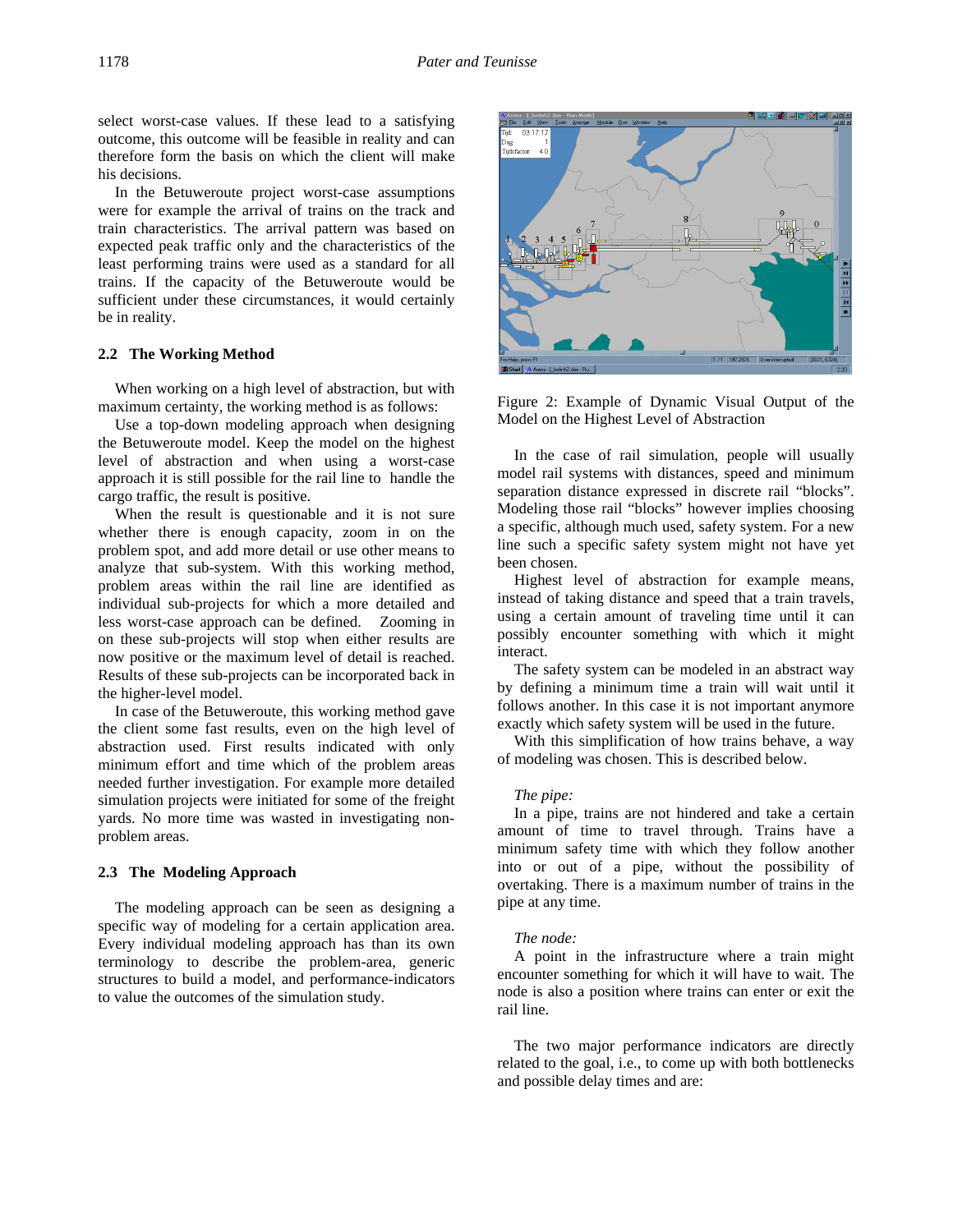- 1. the relation between a possible minimum traveling time against the realized traveling time
- 2. the utilization of the nodes/pipes.

With this first very high level of abstraction the study started and the model of the Betuweroute was defined in terms of the above described components. Most of the time-related parameters were separately defined using existing tools in the rail community, other parameters were much easier gathered using the worst-case approach.

## **2.4 Way Of Supporting**

Defining high level objects such as the pipe and the node does not have to stop on the drawing board. When using a tool which supports the building of software components in a library or 'template' these high level objects can be constructed and put in a template to be used when finally constructing the model.

## *What is a template?*

A template is a collection of user-defined, re-usable modeling "building blocks". Building blocks are created by programming their functionality, interface, animation and performance indicators in a suitable simulation environment. When high level objects, such as the "pipe" and the "node" in the Betuweroute project, can be successfully brought "alive" by these building blocks in a template, such a template becomes the embodiment of a specific modeling approach, rather than only a smart way of re-using program code.

The use of templates has the following advantages:

- ü it speeds up the time to build a model significantly because concepts and functionality can be more easily re-used;
- ü there is a separation between design and implementation; the needed complexity, once built and tested, is hidden from the user of the template, making it easier for that user to concentrate on functional instead of technical problems;
- ü verification of models is easier because of easier verification of the separate "building blocks;"
- ü experimentation is much easier because either parameters are changed on easy-to-find spots or high-level building blocks are added instead of changing low-level code;
- ü it becomes possible for many more people to build an actual model with a template without the need for extensive training in simulation or a specific simulation environment;

ü the use of a template reduces the risk of having too much detail in the model because of the dedicated functionality of the template.



Figure 3: Part of the Animation of the Model, including the Modules of the Template used for the Betuweroute Capacity Study

For the model of the Betuweroute a template was built in the Arena simulation environment (Pegden, Shannon, Sadowski 1995). To the writer's knowledge Arena has been one of the first and foremost simulation environments to incorporate the technology of using templates. There are Arena templates commercially available for specific application areas such as Call Centres, Wafer Fabrication and High Speed Packaging.

### **2.5 The Management Approach**

The working method and the modeling approach will be most successful when integrated in a controlled interactive process with the client and their domain experts.

The combination of a top-down design and using a maximum certainty or worst-case approach means extensive communication with the client about acceptance of the level of abstraction and to define worst-case parameters. Milestones will have to be defined to decide about the possible start and results of specific sub-projects to save as much valuable time as possible.

Every sub-project gives an opportunity to give the client feed-back about progress of the study and is an excellent time to decide which problem areas might need extra work. In this way the result of the study will be very close to what the client actually wants.

The modeling approach, in combination with the way of supporting, is also an important management aspect. The model becomes much more maintainable because